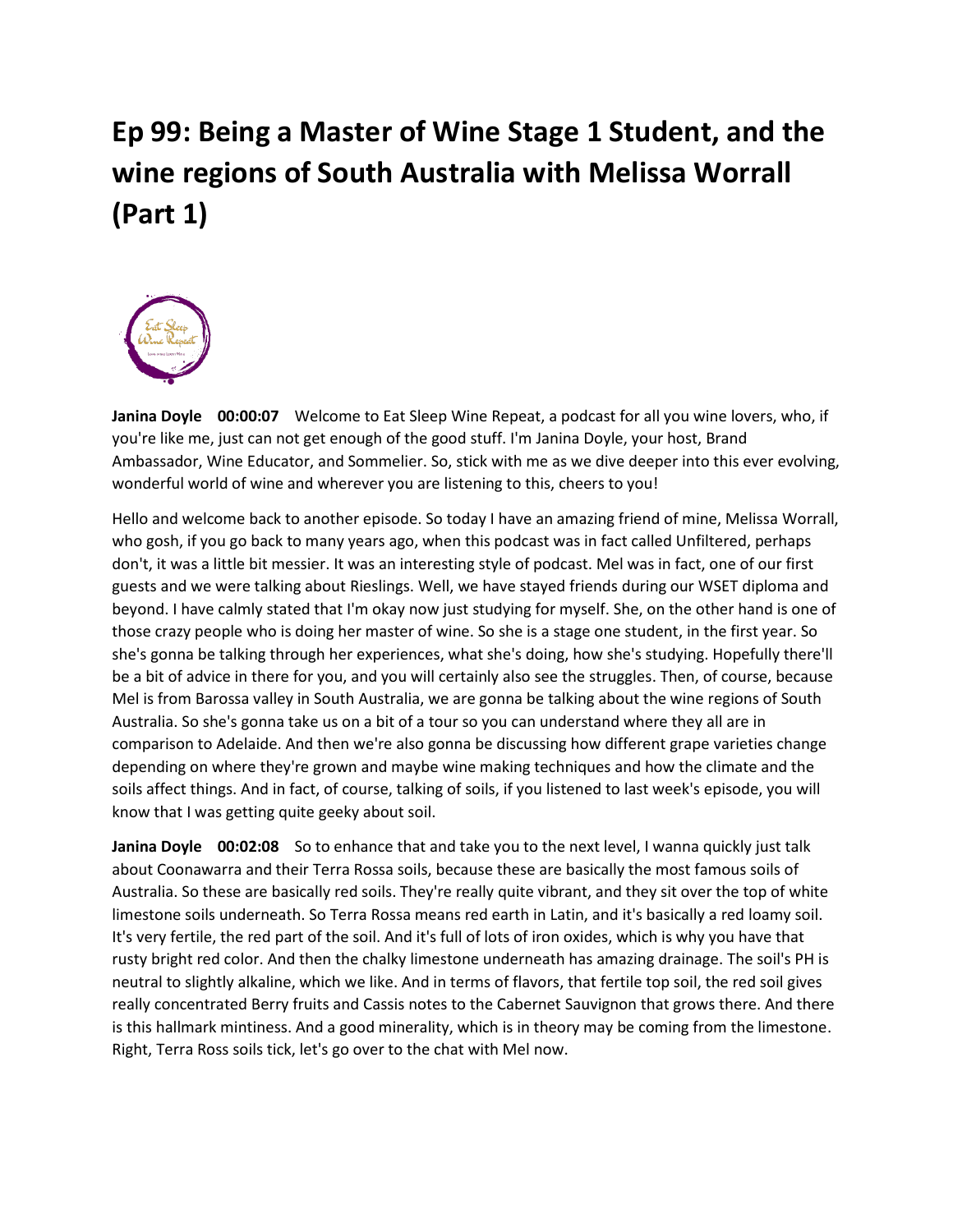**Janina Doyle 00:03:35** Thanks for joining me. I'm feeling quite sad now because you just told me before we pressed record that you're drinking wine and I feel a bit stupid, cause I brought tea with me to the podcast. Do you think that now people listening have no respect for me anymore?

**Melissa Worrall 00:03:49** I I don't have any respect for you anymore and I've you've lost it that I'm yeah. I'm pleased that I'm bringing some credibility to this podcast with my wine. So, at least at least I'm here.

**Janina Doyle 00:04:00** Mheh. Yeah, but you say credibility, but you told me that your wine was from Luxembourg and you are Australian and part of this podcast is supposed to be on Australian wine. So where's the authenticity?

**Melissa Worrall 00:04:11** I'm all about the diversity. I've actually, I've actually got a cracking bottle of Riesling to take to an event tomorrow night, which is also in the fridge. So I've saved that to have external credibility at the event.

**Janina Doyle 00:04:22** Um, now Mel, why do we love wine? Why do you love wine?

**Melissa Worrall 00:04:27** Oh, heck. I actually wrote like a, I actually wrote a practice on this. Yeah, I did.

**Janina Doyle 00:04:33** Oh my God. For me?

**Melissa Worrall 00:04:34** I know, I know. You know, and do you know what it was like? It was, it was like, what is wine mean to you? I wrote good question.

**Janina Doyle 00:04:42** Okay. But now you need to actually give me an answer.

**Melissa Worrall 00:04:46** Yeah. Yeah. So what I love about wine is what it does for me and what it does for others. So I think it's like it's the friendship, its experiences that you have with it. Um, what I love about wine is actually with what we've already touched on in this conversation so far, like it reminds me of home. But it also reminds me of traveling. So one of the things that I love most about opening a bottle of wine for the Barossa is the last time that that wine was out of the bottle, it was at home and then it's getting poured into my glass over here. Yeah. And it's memories, you know what I mean? It's memories of the people you're sharing it with, like, you know, we still pull out a bottle of wine and you know, you'll think about a particular vintage or you'll think about, you know, who you were with last time that you, you know, you had a bottle and that's what I love about wine. I think that's not, that's not quite repeated across any other, any other, I guess, beverage, like you just don't get that excited about an orange juice, or beer. Perhaps whiskey perhaps, but not to the same, you know, it's still limited in where it's from and that sort of thing. But yeah, I think that's what makes wine special.

**Janina Doyle 00:05:47** And to be honest. Yeah. Well your story where, coming from Barossa you've done so many different jobs in Barossa and growing up and I think I've heard you say stories about when you are a teenager. So many people were connected to their friends or their uncles or their dads were winemakers. And so, you know, everyone was kind of submerged in the wine world even without knowing it. Right?

**Melissa Worrall 00:06:09** It's an incestuous incestuous Spider web Janina.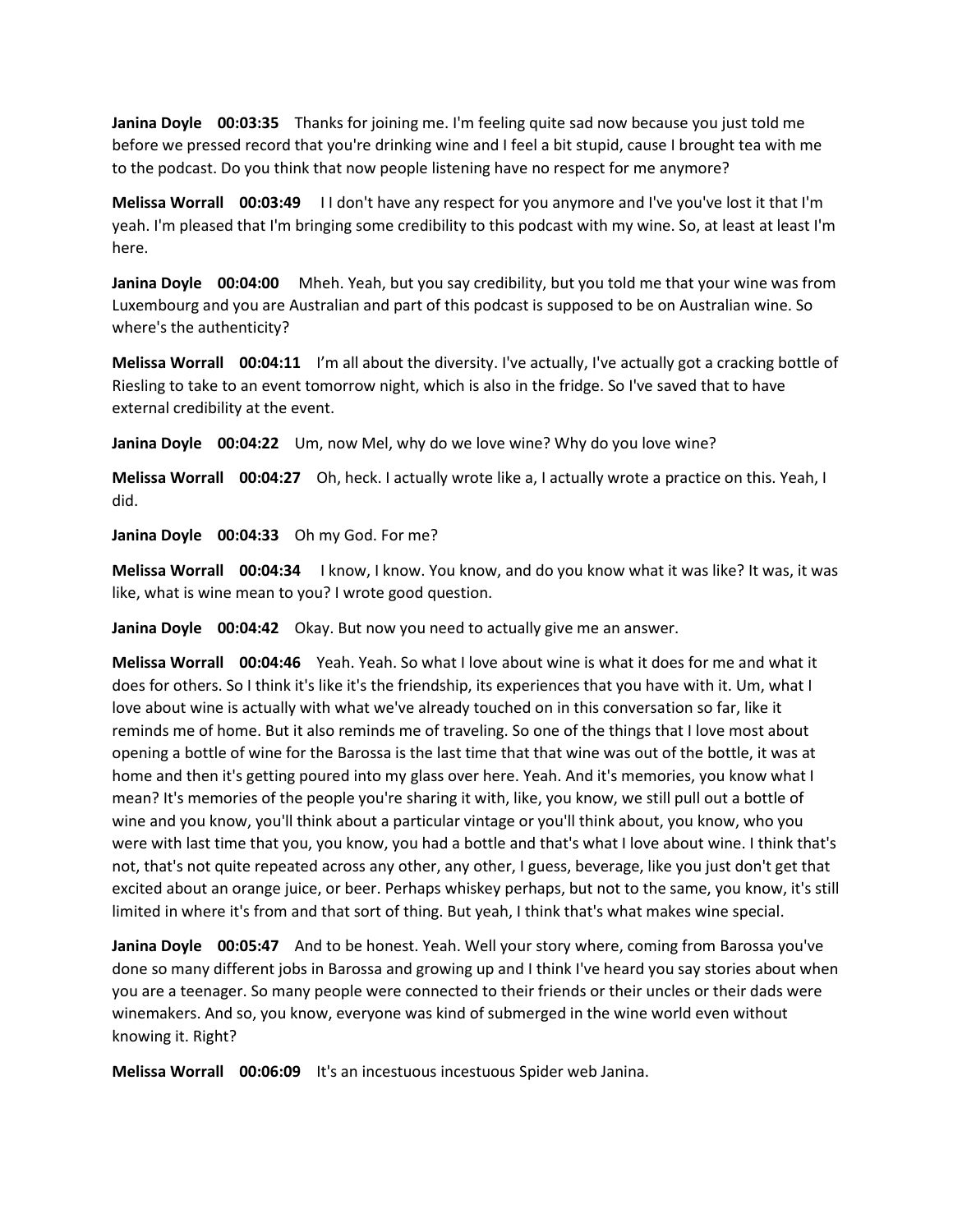**Janina Doyle 00:06:14** Oh, I didn't notice that when I went to visit Barossa but thanks for letting me know.

**Melissa Worrall 00:06:19** Scratch below the surface.

**Janina Doyle 00:06:21** Mm-hmm. To be honest, you did write in your article for Jancis Robinson when I was reading it, like everyone in Barossa knows everyone. So it's just, that is the rules. Right. Actually, let's talk about the, let's talk about the article. That was cool. Why were you writing? This was, so Jancis Robinson does a competition. Is this every year?

**Melissa Worrall 00:06:37** Yeah. Yeah. So every year Jancis Robinson does a wine writing competition. They choose a topic. So I I'm currently presume she specifically chooses the, the topic. Um, and invites people within the industry to, um, yeah, to submit articles. Um, and then winners are chosen that sort of thing. Um, so last year, so 2021 was, uh, about old vines cause there was just, there'd been an old vine conference. Um, I think it was done online, um, because we couldn't travel. But yeah. So they're inviting people to share stories about old vines, so it could be vineyards or the people. And the idea is sort of to, I guess, you know, sort of, um, show appreciation and stir up the interest for, for what old vines do around the world. So I chose to write an article on old vines in the Barossa. We are very, very lucky in the Barossa to have some of the oldest existing, continuously producing vines in the world. Um, we've been touching wood…

## Janina Doyle 00:07:37 Wood! Sorry.

**Melissa Worrall 00:07:39** Untouched, untouched by Phylloxera. Obviously we're still original roots stocks. So I wrote about, um, old vines from yeah, the, the, um, sort of mid 18 hundreds at a beautiful little vineyard in a Hamlet north of the Barossa. Um, vineyard's called Rojomoma now. Um, but the, the, the Hamlet's Ebenezer and as I was writing about Rojomoma's vineyards, as I was writing about Rojomoma's vineyards, I worked out that I knew the family that they'd brought the, the, the vineyard from and I actually remember going to parties there.

**Janina Doyle 00:08:12** So you didn't realize at the time it was like literally a realization when writing the article?

**Melissa Worrall 00:08:18** That's, right? Yeah. So when, when she, when, when Bernie started describing to me sort of where they were, like, I had a very good understanding of where they were, but I never actually visited. Um, since I, I got to know Rojomoma as producers. Um, but yeah, when she was explaining it to me, I'm like, who were the family that you purchased those vines from? Oh! Did they have a daughter called… oh I know them. Yeah, I went to school with, I went to school with them.

**Janina Doyle 00:08:45** Uh, so teenage shenanigans, you were all having a party in the vines. Huh?

**Melissa Worrall 00:08:50** We were all having a party in the vines.

**Janina Doyle 00:08:53** To be honest, that sounds so much fun.

**Melissa Worrall 00:08:56** A lot of no good can happen in a vineyard and it's quite fabulous. Do you know, I shudder to think now about a bunch of punk teenagers tramping through some 150 year old vines looking for somewhere to go and yeah. Have a, have a pash. It's just, it's just awful. It's just awful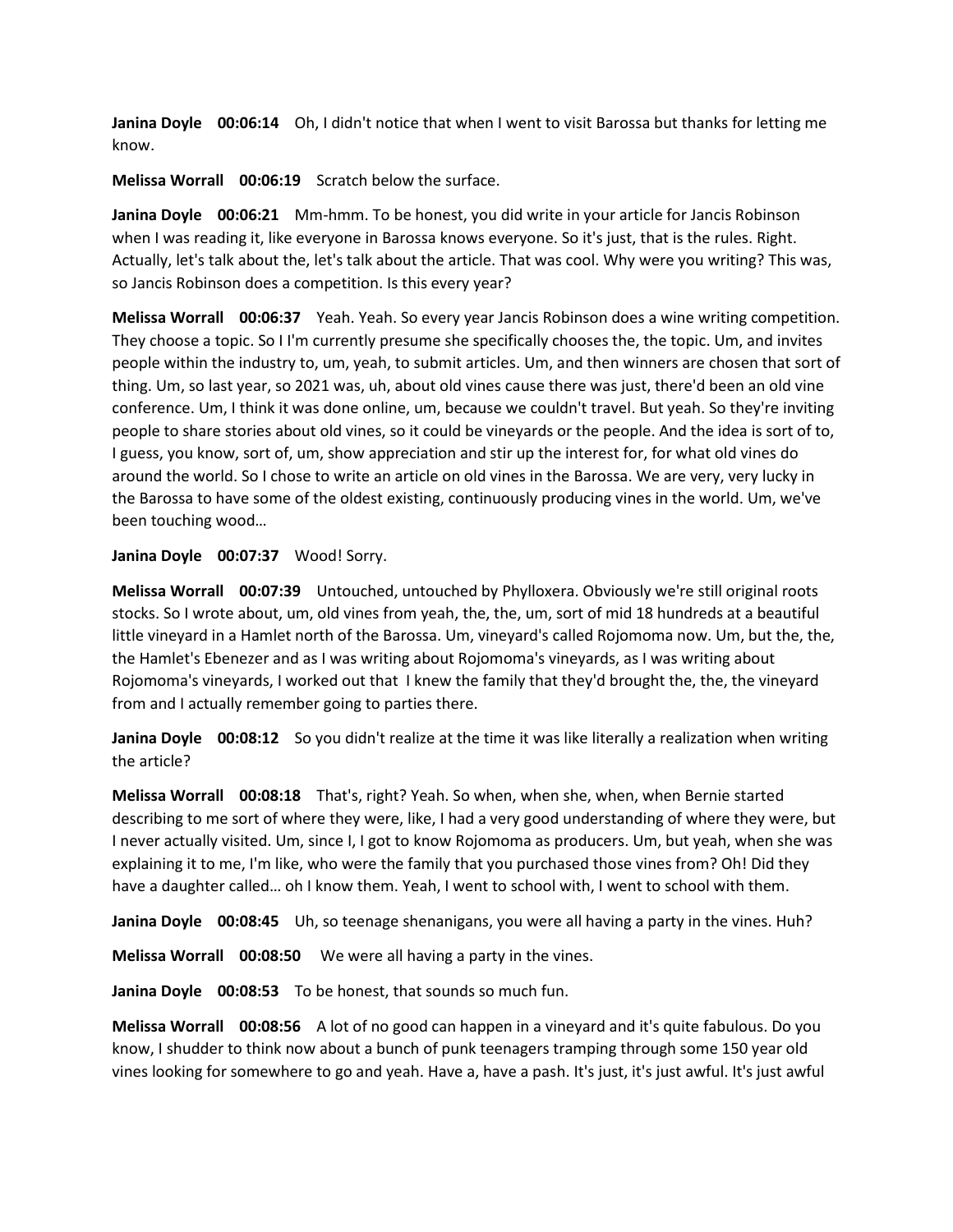as a grown up, I'm upset the thought of us tramping through these vines. I hope we didn't hurt them. I really hope we didn't.

**Janina Doyle 00:09:22** No, it was funny. Isn't it? You know, you talk to vineyard owners and you're like, you know, what pests do you have? What are the problems like? Oh, we're worried, worried about birds and oh, we have problems with badges and rabbits and bears. And in Barossa it's like, Oh…

**Melissa Worrall 00:09:33** Barossa punk fucking teenagers.

**Janina Doyle 00:09:38** And you're like, are there special nets? Are there special things to stop teenagers going in? Oh dear, you were one of them. Oh my God.

**Melissa Worrall 00:09:47** One of them.

**Janina Doyle 00:09:47** So tell me what was the life affirming moment in a vineyard, presumably in Barossa. Am I being creative here?

**Melissa Worrall 00:09:55** My life affirming moment in vineyard, I've had a couple, but some of them aren't safe for….

**Janina Doyle 00:09:59** Ah, are they a little bit PG 13? Actually probably higher.

**Melissa Worrall 00:10:04** In vineyards. Yeah. Par the course, par the course, but not specifically about the Barossa one. I was gonna talk about a non Barossa one

**Janina Doyle 00:10:12** Okay. Okay. Tell me, tell me.

**Melissa Worrall 00:10:14** Um, so life affirming moment in the vineyard, in a vineyard actually happened earlier this year when I was in Austria. Um, I was very, very lucky to spend a day with a fantastic producer called Birgit Braunstein. And um, I remember after a really fantastic day with her standing in her vineyard. Here, I've got, I've gotta stand facing the direction. Now this is me moving around.

**Janina Doyle 00:10:41** Oh my God. How funny? Everyone visualize.

Melissa Worrall 00:10:46 Yeah, I know, my eyes are shut whilst I'm… Everyone, guys, My eyes are shut. I'm telling this story. Overlooking, overlooking. Um, now this is my, my Austrian pronunciation, but it's um, Neusiedler See, like overlooking this giant lake as a sun setting. It's absolute golden hour. Um, oh, it's absolutely stunning. She had a bottle of her wine, um, that we were sipping on as we were talking through. We'd just spent, literally spent the day like through the vineyards and she has a, a stone circle that her friend made that we'd been walking in and it was like this most mindful meditative afternoon. Um, and she's the most at peace person. She's just like sunshine to be around. Um, and that I think with the glass of wine and I was about to embark on a week of learning and studying, and I was quite nervous and excited about that, but there was just this time of absolute peace in this gold now with the glass of wine sun setting, um, over this beautiful, beautiful place that I've never been to before. And I was just like, fuck, this is all right. Yeah, this is good.

**Janina Doyle 00:11:50** Yes. This is why I'm doing it. So, I mean, actually that's not just life-affirming but probably affirming to you that you choosing to go down the program to be a master of wine is probably worth it. Right? Because why have…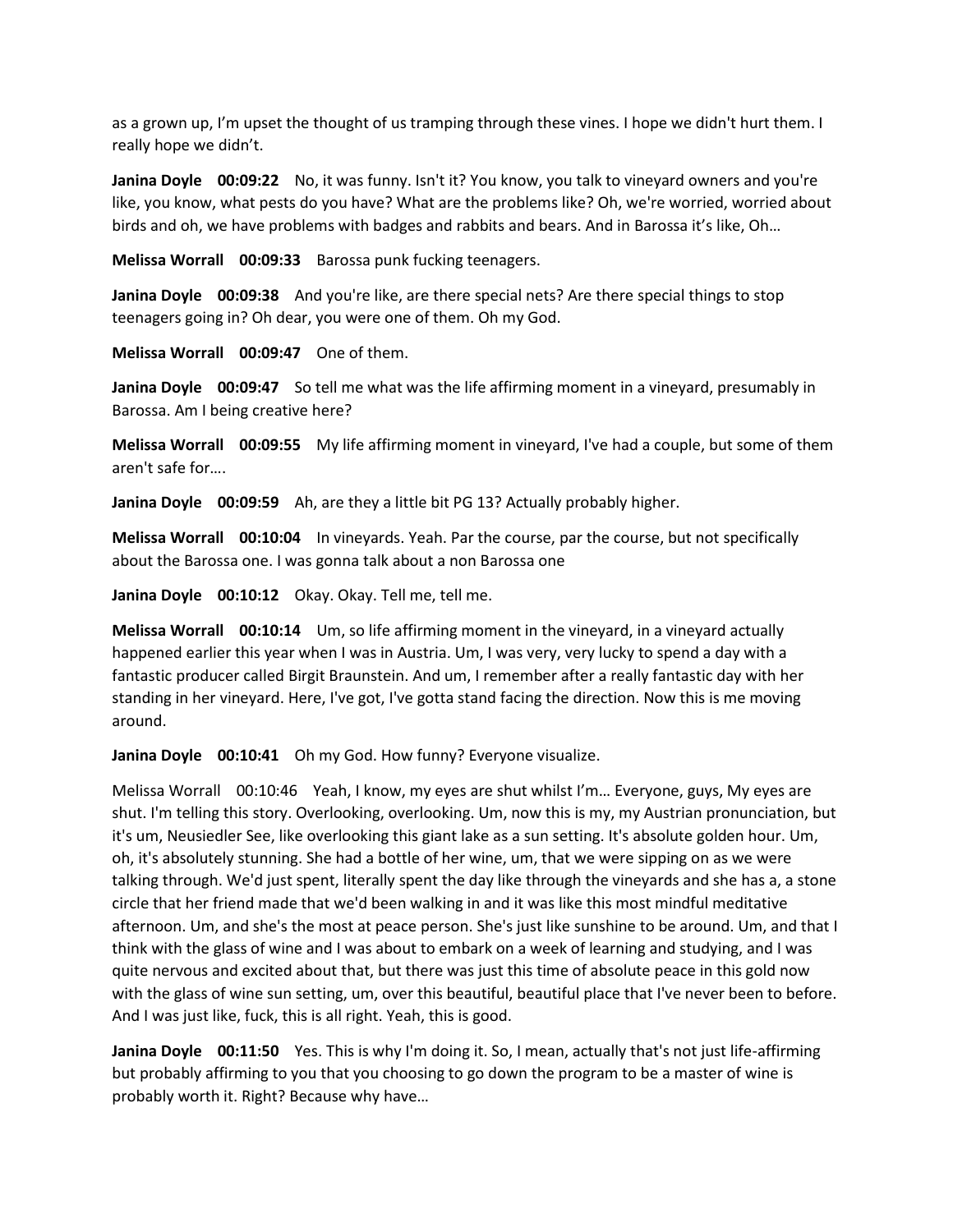**Melissa Worrall 00:12:04** Well I cried the next day.

**Janina Doyle 00:12:06** Why did you, oh, bless you. I mean, why, why did you decide to study master of wine? Insanity?

**Melissa Worrall 00:12:17** Yeah. Well, so, um, I've got three answers for this. I've got…

**Janina Doyle 00:12:22** Oh, I love that.

**Melissa Worrall 00:12:23** A raw answer. I've got a business answer and I've got a fun answer.

**Janina Doyle 00:12:30** I want raw and fun. Screw business, no?

**Melissa Worrall 00:12:32** Okay. Okay. So raw answer is I have the most ridiculous and imposter syndrome and I needed to feel like I was taken as a professional in the industry and I never feel like I know enough. Yeah. I still feel shy, rocking up to tastings. Like people are gonna kick me out because I don't expect to be there. So yeah. So I'm like, well maybe if I'm a master, people will think that I'm proper.

**Janina Doyle 00:12:58** They'd better. Oh, well that's quite sad. I don't agree. I'm not happy about that, but ok.

**Melissa Worrall 00:13:02** That's a really sad answer, Mel.

**Janina Doyle 00:13:03** It was. How depressing. Okay. Can we go to the fun one?

**Melissa Worrall 00:13:06** I told you it was raw.

**Janina Doyle 00:13:07** It was raw. Thank you for, you know, bleeding your heart out a little bit. Oh, I'm sorry about that genuinely. I dunno if that's actually coming across. I dunno if I sound genuine. Oh, sorry about that!

**Melissa Worrall 00:13:21** Sucks to be you. Bloody hell.

**Janina Doyle 00:13:22** Oh, no. I'm sorry about that. Go to the fun one.

**Melissa Worrall 00:13:26** Uh, well my name is Melissa Worrall, so my initials.

**Janina Doyle 00:13:30** Oh MW. Yeah.

**Melissa Worrall 00:13:30** And I really think being MW squared would be absolutely fantastic.

**Janina Doyle 00:13:33** Oh, that is brilliant. Yeah, no. I'm on that.

**Melissa Worrall 00:13:35** So my long term, my long term future professional goal, um, is to be MW squared and I'm gonna get a tattoo and um, and it's gonna be somehow it's gonna be my business card and logo.

**Janina Doyle 00:13:46** Love it. Love it. Love it. Can you actually go on, give me the business answer as well now, just come on. What's the, what was the business answer? Just cause I'm intrigued.

**Melissa Worrall 00:13:52** Well it crosses over a little bit, I think it's it's to it's to grow and develop within the industry into I guess a five year plan.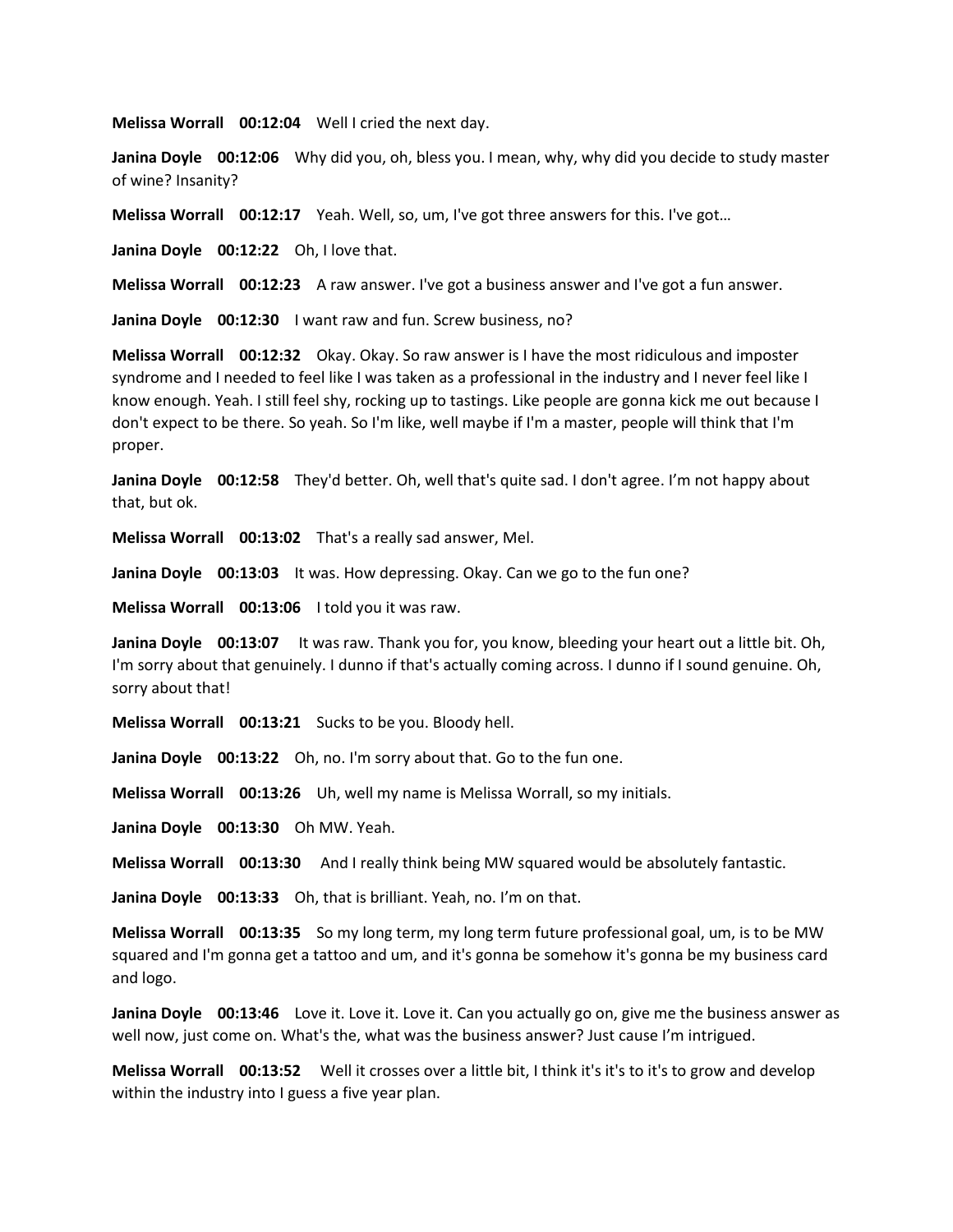**Janina Doyle 00:14:03** So everybody who is aware of the master of wine program knows that my God, it is tough as hell. It takes years and years and years. It's not easy. So, but for you personally being in the first year, so you're a first year student what has been the biggest surprise or even shocked whilst doing it?

**Melissa Worrall 00:14:25** Um, so probably probably the biggest surprise about being, um, on the program, although I am only in the first year, so it is still very much sort of baby steps with it, um, is, is the community, like, I just can't believe how freaking amazing and supportive everyone is. It's just the most incredible group of people. And what I've found is it's not a hunger game situation, you know what I mean? Like there's not a finite amount of people that can go through. What it is is, is stronger together sort of thing, like building each other up, sharing resources, sharing ideas, sharing your expertise and knowledge. Um, and that's just been wonderful with this group of people that are just amazing. I was standing in, in, um, in Rust with people that have got master's degrees and speak three or four languages, and they've traveled from here and they've done this and they've done that. And then yeah. Then there's that Dick head punk from the Barossa that trumps around in her friends dads vineyards breaking the old vines.

**Janina Doyle 00:15:28** Yeah. You know, those old vines that you wrote about, maybe they'd be older if it wasn't for you.

**Melissa Worrall 00:15:33** No, I didn't jump on. I didn't jump on me.

**Janina Doyle 00:15:36** Please. Please. Anyway.

**Melissa Worrall 00:15:37** Um, yeah, so no, I think, um, I think the community, um, like the support and encourage, um, knowledge sharing has been yeah, absolutely incredible. Absolutely incredible. It's also terrifying.

**Janina Doyle 00:15:48** Yeah, I can imagine. And actually, how does it work? Cause I think a lot of people have asked, they've asked me this and I don't fully know. Financial costs. Like have you created a plan for, obviously there is the set pricing for the exams. Okay, cool. But then the likelihood is there's not many human beings that can pass all the exams first time. So you gotta pay for every exam the second or third time or fourth time you take it. Plus probably what costs more money is actually the samples and the trips abroad. Right? So have you worked out a plan of one, how much money you think it's going to cost you and two where you can maybe get help or sponsors to help financially? Or are you just gonna sell your body? I mean, I'm just wondering, you know, what, what's your thoughts?

**Melissa Worrall 00:16:36** Well, that is an option I was thinking, does anyone actually need a spleen? Like honestly, like I don't, I dunno what they go for on the secondary market. A gallbladder? I'm pretty sure that might fund, um, it is expensive. It is, it's prohibitively expensive for a lot of people, um, which is challenging. Um, and I can touch on a creative way to get, um, that, that one of my study colleagues has, um, come up with for that in a minute, which is quite interesting. But yeah, it's a, it was a huge, like financial was a huge part of the factoring in with it. Um, and yeah, a serious conversation that you want to have with your family and life partner. It's definitely not a solo decision cause it is so much time, it's so much money and it is so much stress. And when they were talking about marriages, like they were saying in the program, marriages don't survive it sometimes. They weren't even joking. Like I'm starting to find examples of marriages, not, um, making it through the other side of, um, of people doing the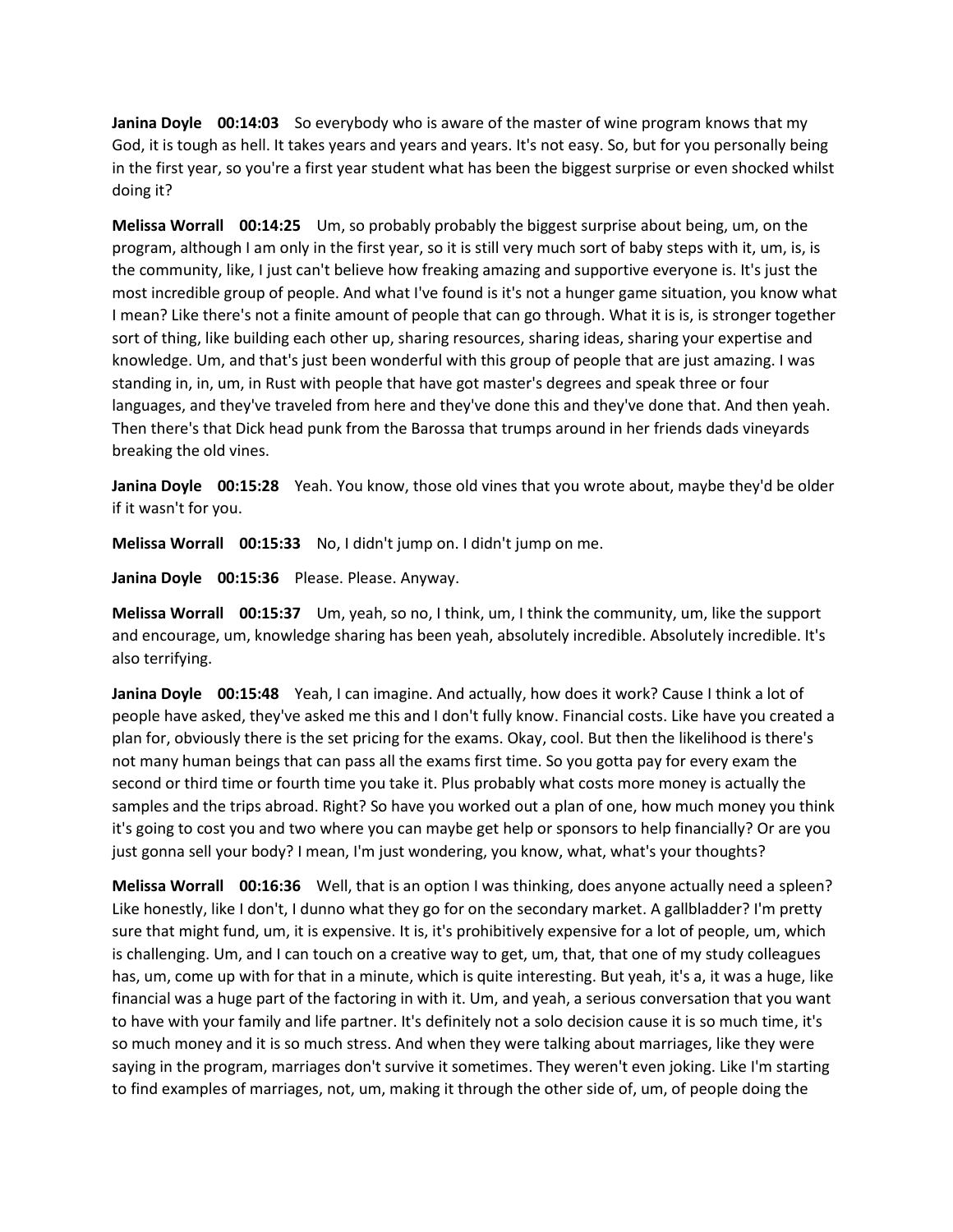MW. So it's, it is just such to big commitment. Um, so yeah, so, but there are different ways that you can go around it, um, and work with it. So the Institute of masters of wine has a few, um, they have a few scholarship programs so people can apply for those. So it might either be like a year's worth or the whole program's worth, different sort of things. Um, sometimes you are lucky enough to have, um, your, um, employer, um, cover all or part or some of, of what you do as well. So that's, um, that's quite often what people have, a part sponsor, part funding. Uh, they might have someone sponsor their, their wines and their studies, but they have to do their trips themselves, that sort of thing. Um, but the other, like the, the wine is actually a really big cost of it as well. Cause the expectation and the amount of tasting you need to do so again, that's where that wonderful community comes back into it. And um, I'm yeah, I'm in a tasting group. Um, there's sort of eight of us that get together fortnightly it's about to go to weekly. Um, and so rather than you trying to do everything yourself, you're splitting the cost, um, and that makes such a difference. It turns something completely unachievable into yeah, something a lot more achievable. So that that's been a big way of doing it is, um, sharing where we can. Um, and it sounds super gland, but sort of travel like travel like a punk, sleep in the back of a car and um, stay, stay at hostels or so, you know. Stay on someone's floor cause you can. Like it's, but I think that's part of that community as well is it's hard. And if there's options to, um, you know, if there's options to split a room or yeah. Or stay at a friend's a friend's family's house or, or, you know, like a, um, a friend, you know, friends mates place in a different country, that's sort of what you do to, to get through and learn. It's just that passion that gets you going.

**Janina Doyle 00:19:28** Well, you are a student again, aren't you, right? Student without the dorms. Basically. So now tell me, you have, you are in year one. So what, what do you have to do in year one compared to year two?

**Melissa Worrall 00:19:47** So we've got in year one, we've got essentially five subjects. That we are gonna be assessed on at the end of the year. Um, so it's viticulture, vinification um, prepackaging basically from the vineyard to the bottle. Sorry, not from the vineyard to the bottle, from the winery to the bottle from when you, when it goes into the bottle to when it goes out. Um, and then finance and then, um, that's four. And then in the, in the second year there is a fixed subject, which is, which sounds quite interesting, actually it's a theory. Um, what is it, philosophy of wine, something like that. I don't have to, I don't have to think about that until future. Future Mel needs to worry about that one. So, but it's sort of when you go into these, you know, like is, you know, why does wine exist or, you know, is there a future in wine? You kind of get really quite, really quite existentialist on things. Yeah. So it is literally. And I mean, this is the whole master's thing. It's become a, a master across the whole, um, the whole spectrum of trade, a whole spectrum. So it's not just about it started as wine business. Um, and that was the idea of, of how it began 60, 65 years ago. Um, but yeah, it is to have that viticulture, vitification, um, bottling, you know, quality assurance, quality control, understanding as well as, you know, roots to market, market share, market positioning. Um, you know, how much does it cost to export wine? How much does it cost to bottle wine?

**Janina Doyle 00:21:14** Oh, I've got a headache.

**Melissa Worrall 00:21:15** Yeah. It's quite, it's quite, I mean, it is, it is endlessly fascinating, but you do get, uh, it does, the absurdity, it catches you sometimes. I was in a really valuable call today, um, with a, um, with a wine system and I've had to, I've had to learn how spectrometry, spec, I can't even say it, spectrometry, spectro color refraction works again. You know, like it was getting quite, you know, um,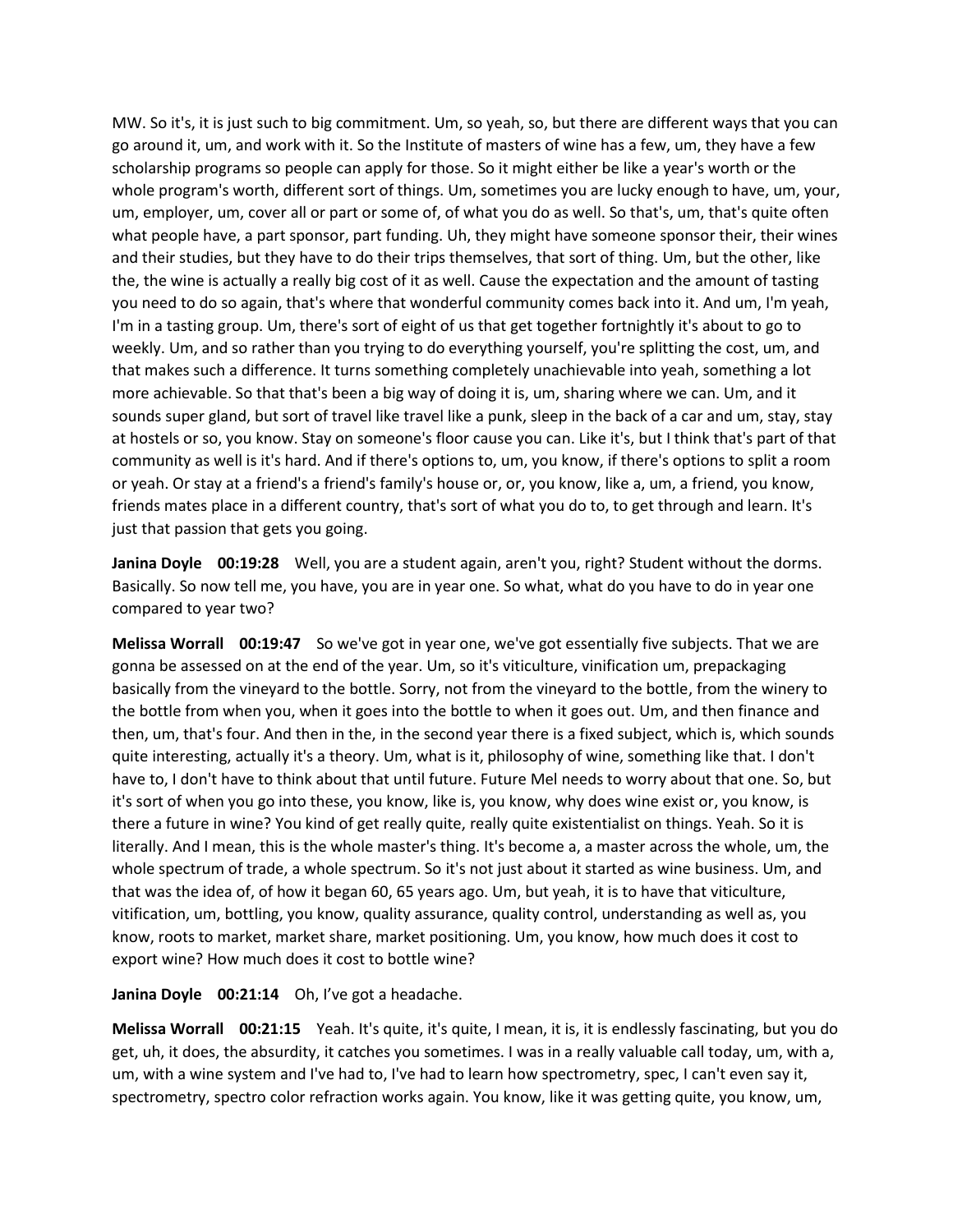and the, you know, malolactic fermentation deep dive and that kind of thing. So learning, you know, sequential versus pro fermentation, you know, benefits, that sort of thing. You're like, right. I've gotta remember all of this and yeah, it's slightly, it's slightly absurd. I was yeah, driving down the M1 desperately trying to listen to a Malolactic fermentation, um, webinar last week, wondering what the hell I'm doing with my life.

**Janina Doyle 00:22:10** Um, so listen for anyone listening, don't worry what, about Mel having a whole webinar. Malolatic fermentation is the malic acid turning into lactic acid. It's the more spritzy apple acid turning into a lovely creamy dairy acid. Done full stop. There's nothing else we need to know. That's it. I'm happy. That's it.

**Melissa Worrall 00:22:31** That's a normal person response. That is the normal person response.

**Janina Doyle 00:22:35** Exactly. And quite clearly, if there was a webinar, how long did this webinar last?

**Melissa Worrall 00:22:39** Hour and a half. Hour and a half. And there was almost amazing lecturer from South Africa who yeah, it was brilliant.

**Janina Doyle 00:22:45** Okay. Amazing. Okay. So they didn't bore you, so everybody listening, if you're interested in what I just said in one minute, there is another one hour and 29 minutes worth of content that you could possibly learn about malolactic fermentation. Great.

**Melissa Worrall 00:22:59** I can show you the graphs if you like?

**Janina Doyle 00:23:02** Actually, to be honest, now I actually am feeling quite, uh, geeky. I kind of want to see it.

M**elissa Worrall 00:23:04** Yeah. You want the link? You want the link. We'll put it in the show notes.

**Janina Doyle 00:23:06** Maybe. Okay. Alright. Alright. Exactly. Actually that's a good point. Oh my God. Okay. So there's no tasting at the end of year one, just the theory?

**Melissa Worrall 00:23:15** Oh, sorry. No, I haven't even spoken about the tasting side of it. Um, and then there's, and then there's three tasting exams as well. So P1, P2 and P3 in the tasting exams. Um, so P1's maybe that one's white wines of the world. Um, P2's red wines of the world and P3 is everything else. So rosé, sparklings, um, sweets, fortified, that sort of thing. So there's yeah, there's those as well. And so that's a 12 wine blind, um, and you've got something like nine minutes per wine to assess the wine, write about the wine and they're quite detailed responses. Some of them are 25-50 markers. It's quite boggling. At the moment, um, you know, compare and contrast the wines, all this sort of thing. So yeah, it's, it's, it's full on, like, you're looking at a glass of wine and you think it's likely to be, you know, based on color, you know, let's go, that's likely to be Nebbiolo based on the color. And then, you know, you smell it and it's, it's, you know, confirms Nebbiolo because of, you know, like aromas of XYZ tasting it.

**Janina Doyle 00:24:25** Tar and roses everyone. Tar and roses.

**Melissa Worrall 00:24:28** Yeah and then you're finding, you know, you're finding the, the high tannins and you're finding the, the high acid you're like, okay. But then you can't just say in that order, it has to be your most compelling argument first in your structure of your response. It' quite hard as well.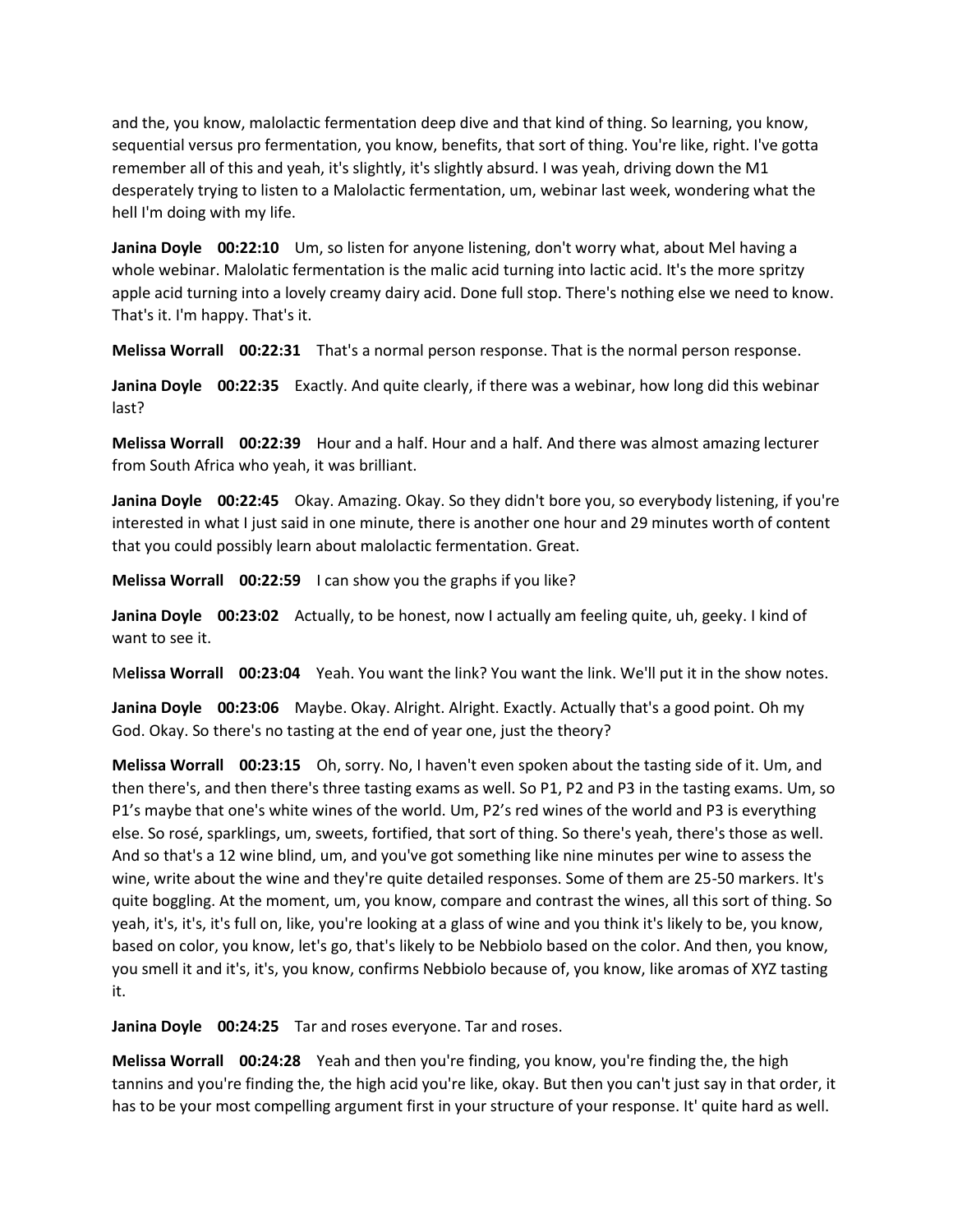Like what makes this most like whatever I think it might be, which of course it may not be because turns out, I can't tell the difference between a Spanish Tempranillo and a Barossa Shiraz at the moment because they're presenting exactly the same to me.

**Janina Doyle 00:24:55** Oh, listen, I, uh, blind tasting is possibly the worst thing for me. So do you think that's gonna be your biggest challenge actually, the blind tasting?

**Melissa Worrall 00:25:03** Well, I always thought tasting was my strength, but, um, now I think it is. Yeah. Um, tasting is hard. Tasting is hard now.

**Janina Doyle 00:25:12** How have you been studying for your exams? Like right now, how do you even structure learning about everything there is to learn about wine?

**Melissa Worrall 00:25:19** Yeah. I spent a lot of time spinning around in a circle flapping like that's…

**Janina Doyle 00:25:22** Oh no. That sounds fun

**Melissa Worrall 00:25:22** That's quite, that's a thing. Yeah. That's what I do.

**Janina Doyle 00:25:24** That sounds like my style. And then, and then what? Anything, Mel, anything useful for anyone else thinking about studying?

**Melissa Worrall 00:25:33** Oh sorry. You, you didn't want what I actually do. You want what I should be doing?

**Janina Doyle 00:25:37** Yeah. Yeah. That would be useful. Any advice that someone's given you then if you've got no advice for anyone else?

**Melissa Worrall 00:25:41** Oh yes, please don't, please don't come to me for advice. Um, so what I, what I've been doing, so I've got, I need to be accountable because I procrastinate. Um, so I've got study groups. Um, so I've got a theory group, I've got a practical group and then I've got like a midweek group that meets on the theory side of practical, if that makes sense. So, um, so essentially I'm meeting at least, um, another group of people once a week and I have to have shit ready for that meeting. So if I don't have it, then that's not good enough and I'm letting the team down. So we sort of like, again, it's that knowledge pooling and resource sharing of, okay, well, I've done a practice on this and you've done a practice on that. And so we are gonna go through ideas, go, go through our structure, go through our responses. Why did you write that, that sort of thing. So that's making me do something every week, whether I want to or not. Um, and I find that I find that most useful and I know everyone studies slightly differently, but I find group work and being accountable to others, the most useful thing for me, because, or if it was just up to me, I'd be quite okay letting myself down. I'm less good at letting other people down.. And that, and that's a really good checkpoint. Yeah. Um, for me, so that's what I found, um, really, really useful. And again, it's amazing group of people. Some like some of them are in the other some crossover, but the really great thing that's happened with the practical groups, sorry, with the theory groups as well, is we don't all have to be in the same country. We're not all trying to sit in the same room together, which I think up until a couple of years ago, you know, you had to really study with whoever was near you. Um, I've got, you know, I've got someone who's in France at the moment. I've got someone who's in Denmark at the moment, so there's no limit on, um, yeah, limit on who you can study with, which is, which is really, really, really useful from that perspective. Um, and then from the, you know, from the, from the wine flight exam perspective, obviously sitting in the same room and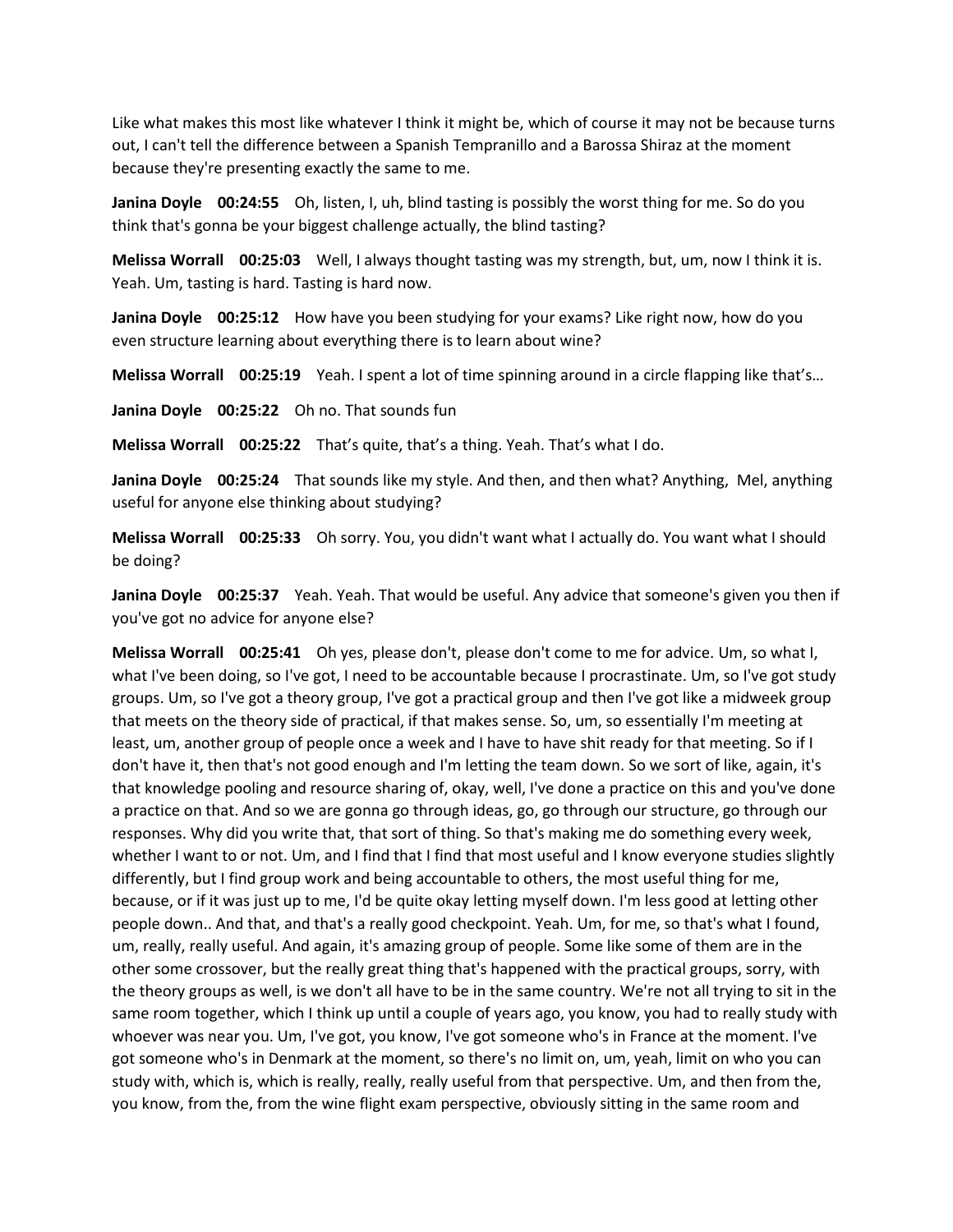pouring wine makes the costs a lot, um, a lot more achievable. But in terms of structure, so I know, I know the subjects, I've got the P1, P2, P3 before, um, breaking everything down. So it was reading over past exam papers, going through all the past exam paper questions, breaking them down into subjects within the syllabus. Um, and just making sure that I have done them, looked at them, researched something, got examples where I can. Worked out how I'm going to answer them in structure, that sort of thing. So it's not, it's not that simple. I'm please don't ever think that this is like, I'm making it sound simple, cause it's the scariest thing I've ever done, but it is just trying to breaking it down into bite size chunks, um, based on the syllabus and then working through them.

**Janina Doyle 00:28:23** Now your homework here, the P6 exam with me, was I wanted you to educate me on South Australia as a region because this is your region. This is, you know, your home country. Where do you wanna start? Educate me.

**Melissa Worrall 00:28:40** So I think, I think the really lovely thing about Adelaide is that, um, there are so many gorgeous wine regions so close to it. Um, obviously the Barossa is the best and that's where everyone should be going. Yeah. In conjunction with others. But please all do visit the Barossa. Cause it is, it is it's is the best. Um, so Adelaide, um, so Adelaide is in South Australia, um, capital city right down south. So the Barossa is about, I'm gonna talk in kilometers cause I'm home in my mind now. Um, the Barossa is about 60 kilometers north of Adelaide. Um, and the Barossa encapsulates the Barossa valley and the Eden valley. Um, so if you go another 60 kilometers north of that, so about 120 k's north of Adelaide, you've got the Claire valley. Um, the Claire valley is again very beautiful, um, and known for exceptional Rieslings as well. Uh, Cabernet Sauvignon as well. Um, Shiraz. There's some Grenache their too. Back to Adelaide is our starting point again. Um, if you go about 25 minutes east, you go into the Adelaide Hills. Um, so Adelaide Hills is known for Chardonnay, Pinot Noir. So it's a lot cooler there, bit higher elevation. Um, and when they make their Shiraz, they're calling it Syrah because of that stylistic difference.

**Janina Doyle 00:30:01** Uh, do you know what I've been to Adelaide Hills in fact many, many years ago and I loved it and it was beautiful, which like most wine regions. Um, but I was really into the Chardonnays there so much. So I had, I didn't even notice that they were calling their Shiraz's, Syrah. That is very interesting. I mean…

**Melissa Worrall 00:30:19** So not always, but it is certainly, there's certainly a sway towards that and to yeah, to differentiate, um, what, I guess you are expecting in style prepared to say the Barossa, um, or to McLaren Vale, which is our next wine region we're gonna talk about. So McLaren Vale is about 45 minutes south of Adelaide. Um, so kind of near the beach, um…

**Janina Doyle 00:30:42** How close to the beach by the way? Cause I haven't been to, I've been to every region you've mentioned so far, but now, now it all goes Pete Tong, it all goes south I've I never went south south. No, I didn't go south. So McLaren Vale, how close to the beach, you know, if you wanted to…

**Melissa Worrall 00:30:57** Now you're testing me. No, no, no, no. That's okay. So like not, you can see, you can see the beach from vineyard, but it goes back a bit. So I would say like 15 minutes drive to the beach from some of the closest vineyards.

**Janina Doyle 00:31:13** I'm liking the idea of that.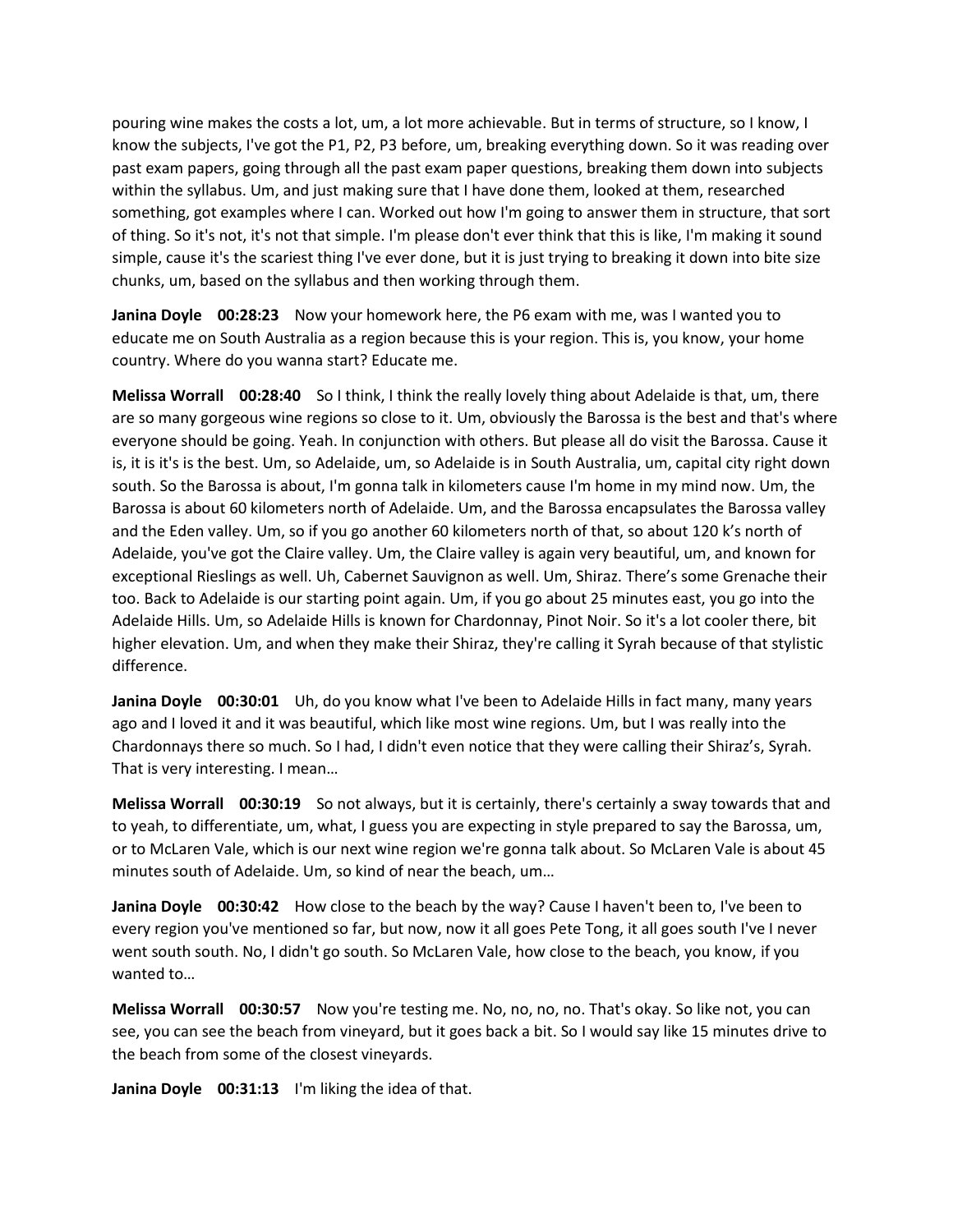**Melissa Worrall 00:31:14** So you definitely, definitely have like coastal influences in some of it, but then I guess as it goes down, um, like as you go further down into McLaren Vale and in, um, that coastal influence would become less and it would be more sort of Mediterranean, um, in its influence. Um, and so they grow some really lovely Grenache down there, Shiraz. Um, and there's quite an emergence of, um, Mediterranean for the second time. They call Mediterranean variety sort of what we would call in Europe sort of, I guess, more traditional Italian and, and Spanish varietals, um, are growing quite well down in McLaren Vale. Um, and then, so that's 45 minutes south of Adelaide. We're not done yet because there's even more wine regions in south Australia.

**Janina Doyle 00:32:00** Exactly. Well, this is the point. I think a lot of people, it's like Barossa tick done. It's like, no there's loads. Okay. Carry on.

**Melissa Worrall 00:32:06** Um, so back to Adelaide again. So if we go south for four hours, we go the Coonawarra. So the Coonawarra is about four hours from Adelaide and five hours from Melbourne. Um, so just in the south Australian border. Premium Cab Sav, like I'm sure the Coonawarra is quite famous for its lovely Terra Rossa soil. Um, and that cigar shape strip that, that soil's on. Um, and again, you get a lot of ocean influence there as well. Cause it's quite flat. So when the, the ocean, Southern ocean, um, breeze comes in that yeah, that impacts that. So Coonawarra's one of our favorite areas. We, um, we used to go down there on honeymoons and, and wedding anniversaries.

**Janina Doyle 00:32:44** Oh, really. Okay.

**Melissa Worrall 00:32:45** Was Lovely. Yeah. We went for, uh, well, it was when we went for honeymoons, we used to go back every year for our wedding anniversary. Um, yeah. Which is lovely.

**Janina Doyle 00:32:54** Where would you go? Where would you actually stay? I dunno, like a winery?

**Melissa Worrall 00:32:57** We would stay. Shout out. Yeah, of course. Yeah. So Yalumba have a beautiful vineyard down there called Menzies vineyard. And they have a gorgeous rammed earth cottage called the Menzies retreat. And so we'd stay at the Menzies retreat. It was in, so vineyards on one side and a bit of scrub land on the other. So you could go and yeah. Just not be disturbed for, yeah, it's absolutely gorgeous. Um, open fire. Lovely. Take me back.

**Janina Doyle 00:33:25** Oh no, absolutely. I'm anything with a vineyard. I'm gonna be happy, but that sounds beautiful.

**Melissa Worrall 00:33:30** Yeah. It's just super simple and super gorgeous.

**Janina Doyle 00:33:33** Have you tasted any wines from Kangaroo Island?

**Melissa Worrall 00:33:37** Oh my God. I'm not. Hang on. Hang on. I'm not done yet.

**Janina Doyle 00:33:40** Oh sorry. Sorry. Pause. Keep, keep going. Keep going. I was just, I wanna, keep going.

**Melissa Worrall 00:33:44** Yes. The answer is, the answer is yes. The answer is we are getting there. Um, so we, so what I've done with Barossa, Claire, Adelaide Hills, McLaren Vale, Coonawarra, is I've, that to me, and I'm sure that people from the other regions will take, um, take issue, but that, to me the most, um…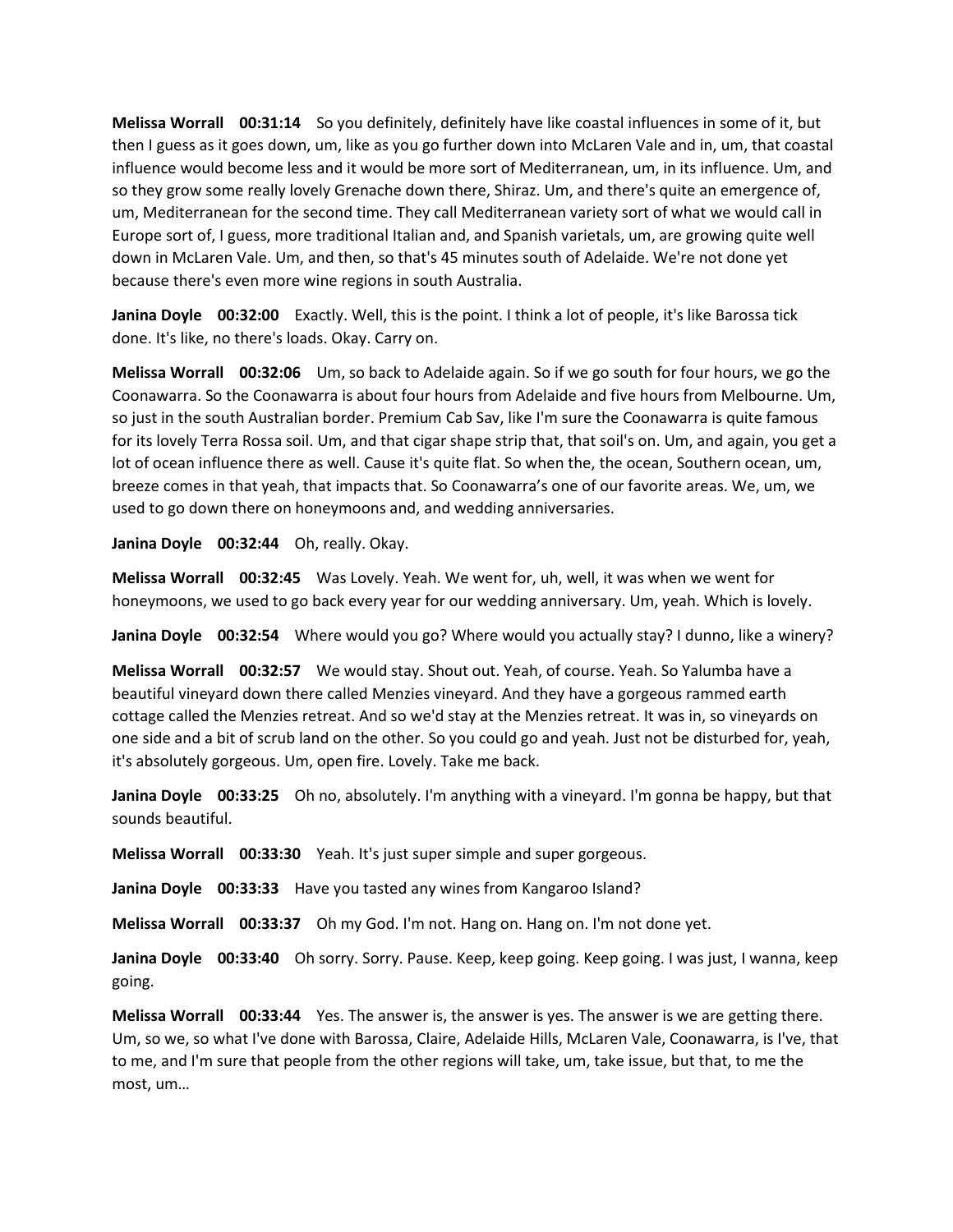**Janina Doyle 00:34:01** Well known yeah.

**Melissa Worrall 00:34:02** Well known.

**Janina Doyle 00:34:03** Iconic. Quality… Quality driven aswell.

**Melissa Worrall 00:34:07** Yeah. So then, so, so after that, so what I guess the biggest volume, which I haven't touched on yet, but I'm going to, um, talk about now is the Riverland. The Riverland is, um, about two hours, where are we gonna go, like east of Adelaide, north east. It's broad. It goes across the river. The river goes around the top. Um, but that is our, I guess our workhorse of fruit. Um, that's where it's something like the Riverland's responsible for like 33% of all of Australia's crush. It's like a, like it's a huge workhorse and it has been quite cropped heavily. Do you know, the yields have been really, really big and it is definitely, and it is like those, those high yielding, you know, Sauvignon Blancs, we in, in Australia do a lot of bag in box. So we get the, the five liters and the, um, three liter, you know, Berries spatlese fruity lexia and stuff like that. So that's where that fruit's coming from. Um, so that has been the Riverland. So very, very, very important from a commercial piece. Um, but also, and we'll probably go back to this, but some really interesting stuff coming out now, cause Riverland vines are all quite old. A lot of them that have gone past their peak production, um, have been pulled, but a lot of pockets of interesting older stuff is still kicking around. So there's some really interesting sort of slightly alternative producers or, um, yeah, making some really great stuff outta Riverland fruit now as well. So I think that's a region to watch because it's kind of the underdog. Um, and people weren't expecting much from it, but Tim Wildman actually has just been at the Raw festival with his Pét-nats and stuff. And a lot of his fruits from Riverland.

**Janina Doyle 00:35:55** Oh, interesting. And funny enough. Okay. I, well, when, when this podcast is released everyone. No, no, no, no. You can go back to my Instagram because I haven't actually done it yet, but it will be posted. That I was tasting his Pét-nat, that is English and oh my God, it is fun. It is fruit driven. It is so soft. It is so beautiful in the bottle. The label is amazing. And Tim was explaining to me that basically he designed this label with, uh, a Brighton artist. Anyone who doesn't live in England, Brighton is down on the coast and they basically designed something that needed to look, needed to inspire people. So it wasn't about the, what is in the juice. It's about creating an emotion and that that emotion should be positive. And therefore that they want to pick up the bottle and then all he needs to do is make sure that the juice, it gives them what they expect, which is this positive emotion. I just loved the story. I he's like literally my new love interest. I swear to God. So everyone go check out that bottle that I've already posted, which I haven't done yet, but it will be in the past by the time you listen. Right. Oh my God. That's so interesting that you've mentioned him. Okay.

**Melissa Worrall 00:37:03** I love that. And we've also kinda done this back to the future time space continuum thing where it's like currently present day it's gonna be in the past, but it's not yet in the past. It's amazing.

**Janina Doyle 00:37:14** I'm so confused. Moving on. Sorry. Sorry everyone.

**Melissa Worrall 00:37:16** Um, yes, Riverland. Um, there's still more to go. Langhorne Creek so that's, so that's kind near the Coonawarra. It's about an hour Southeast of Adelaide. It's quite small region. Um, that's got a lot of Cabernet Sauvignon, um, a lot of emerging Mediterranean varietals and we've got a big lake that's like, um, like an Estuary, called Lake Alexandrina and that's kind of moderated a bit by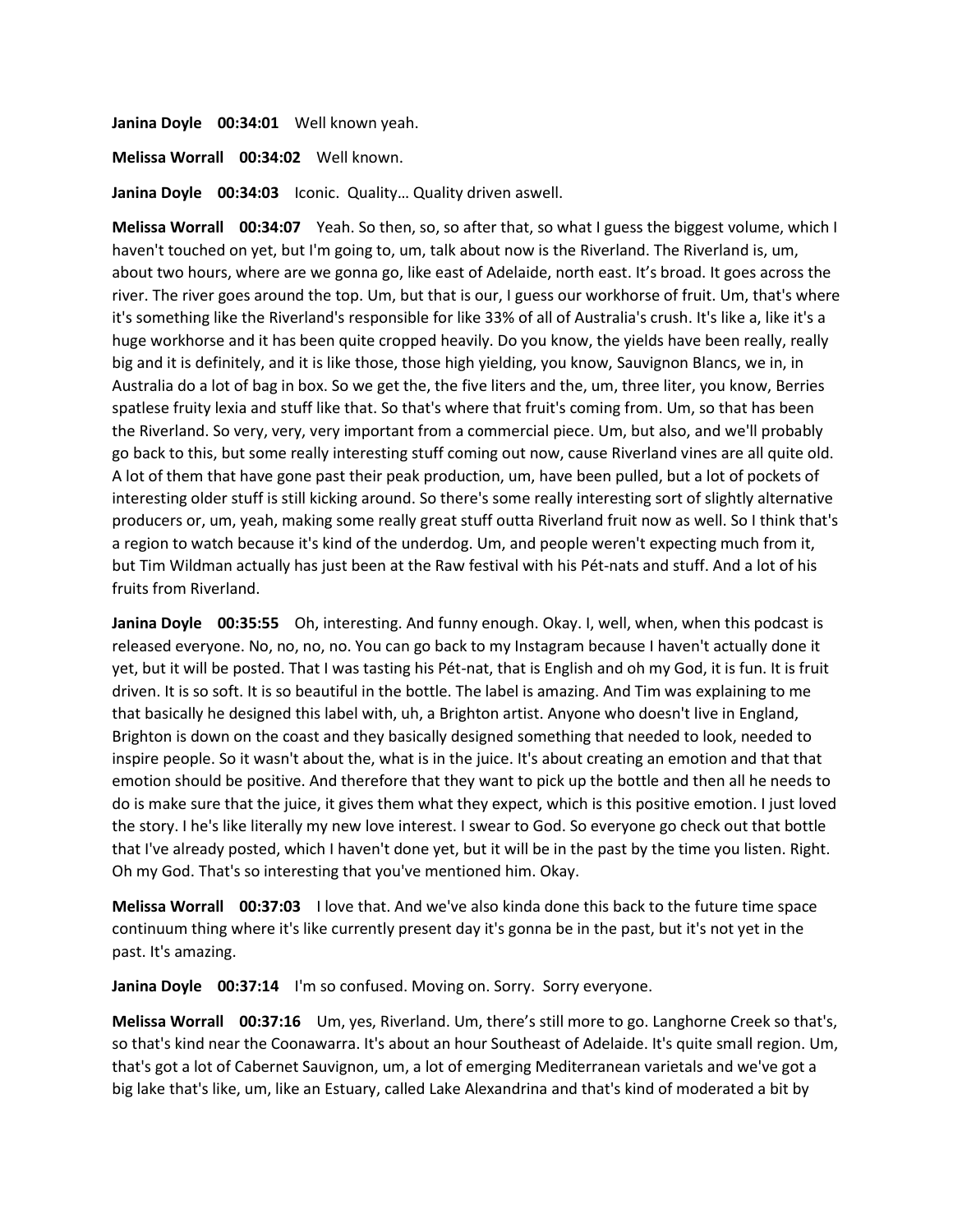being around the lake. Um, Adelaide planes, which is like Virginia, Too Wells, um, kind of way. That's a lot more again, workhorse sort of stuff. Um, a lot of Italian, um, immigrants to that area. So a lot of like small plantings, of varietals there. Oh my gosh. And then Kangaroo Island. So kangaroo island is only tiny. Like there's like 144 hectares of vineyard. Um, completely maritime climate because it's a, you know, a little island, um, only, only just yeah, only just starting there. There was a fledgling, um, industry on there a few years ago. Kangaroo island was quite devastated by, um, Bush fires in 20… Oh my years get lost with the pandemic. 2019. I wanna say 2019, might've been 2020. There was ridiculously devastating fires on Kangaroo island, but building back up. But yes, there is some really interesting stuff coming out of, outta Kangaroo island. Good, good stuff. And there's a really a really excellent Adelaide Hills producer. Charlotte Dalton is her name of her wine label. Charlotte Dalton wines, Charlotte Hardy is her name. Um, and she is doing a collaboration with some producers on Kangaroo island, making some, making some wine with, um, their fruit, which I don't think we are gonna see in the UK. I think it's only gonna be quite small production, but it looks so interesting. So when I get home, I very much want to get some of that in my glass.

**Janina Doyle 00:39:14** Well, I just wanna point out to everybody, first of all, going to Kangaroo island in a plane, super fun, super quick. And I have been, but don't expect kangaroos. There was like hardly any kangaroos on Kangaroo island. I was like so upset, but there are loads of hang on. Were they, were they seals or sea lions? I think there were seals. Oh my God. There's like seals galore. So I mean, it's actually just, I don't remember them stinking. I think I was probably just…

**Melissa Worrall 00:39:40** You must have, you must have stood upwind!

**Janina Doyle 00:39:43** I dunno. I dunno. I, I think I was just like in awe because they were all just so beautiful, but I, it did, I did make me laugh that on Kangaroo island, there is so little kangaroos, which is just a little bit ironic anyway. So…

**Melissa Worrall 00:39:57** Were you disappointed? A disappointed English tourist. Where's my kangaroos?

**Janina Doyle 00:40:01** I was a little bit, I was actually, I didn't see hardly any kangaroos when I was in Australia. I think you guys are lying.

**Melissa Worrall 00:40:08** Okay. Yeah. Next I come to the Barossa with me. I'll show you some kangaroos.

**Janina Doyle 00:40:11** Yeah. Right. I did see a few in the vineyard, so it wasn't, it wasn't so bad. Now tell me, okay. Let's, let's look at the, the main grape varieties, like Riesling, probably Cab Sav and well Shiraz and Grenache. I can't believe I missed Shiraz. Um, Riesling Claire valley versus Eden valley, what do you prefer? Yeah. What do you prefer?

**Melissa Worrall 00:40:30** Yeah. Um, Eden valley. Obvz. Yeah. So Eden valley is higher than Claire. Um, and it is cooler. Um, so you're getting a little bit more acid. I get a lot more liminess and citrus from Claire. What I get from Eden is musk. So this is a very different…

**Janina Doyle 00:40:48** Ah the Perfume. The florals. Yes, the florals.

**Melissa Worrall 00:40:49** Yeah. This is a very different indicator. Yeah. So Musk sticks is something I used to buy at that Tanunda pool in summer, down at the canteen. Um, and that's what it reminds me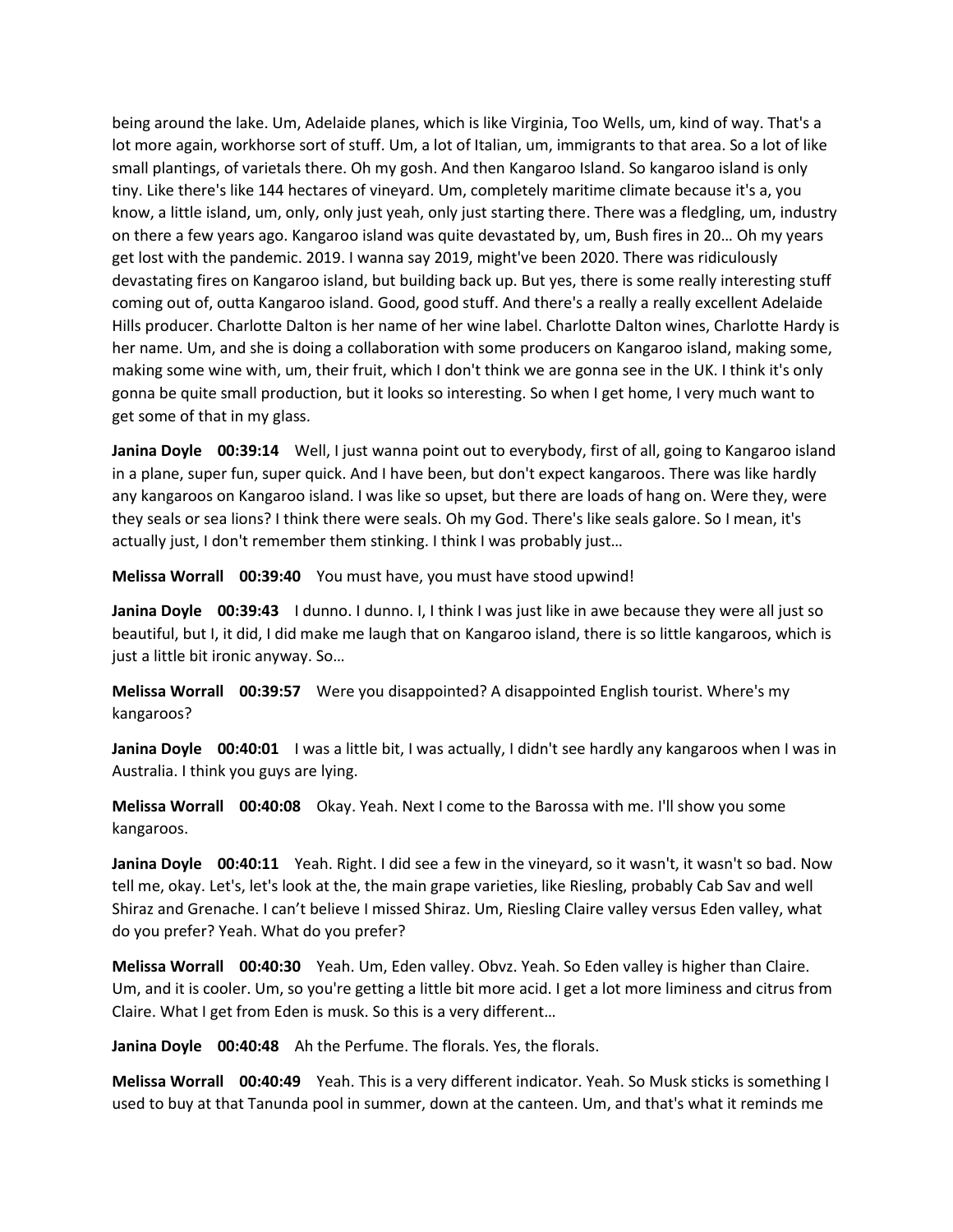of so much though, that I brought Musk sticks back to my team when I was, um, when I last went home. So they could have it as a reference point. Nobody got quite as excited as me, but yeah, that Musk, um, so turkish delight, rose petal, floral kind of element to it as well as almost like lemon sherbet as opposed to, um, as opposed to the lime and, and me more fresh citrus I get from Claire.. But yeah, so, and I mean, obviously Eden, Eden's part of the Barossa GI, so it's, it's my home. Um, yes. Stomping ground advantage. I think it's absolutely beautiful. Don't get me wrong. If anyone offered me a glass of Claire valley Riesling, I would happily and heartily accept it. Happily, and heartily.

**Janina Doyle 00:41:39** It's not gonna be, it's not gonna be painful. Um, Shiraz I've touched on actually going back in podcasts many, I dunno, I can't even remember which number, I'll have to try and search for it, but generally Barossa valley versus Eden valley. Eden valley always is more that blue fruit, isn't it? Where you get the darker fruit with the Barossa valley. Would you agree?

**Melissa Worrall 00:41:57** So yeah, Barossa valley is lower altitude. Um, and a couple of degrees cooler during the day and during the night. So you're getting um, you're getting a lot more like earlier fruit rightness. Um, and you're also getting a bit more extraction from the, from the skins, that sort of thing as well. Eden valley tends to have slightly more peppery, spicy characters to it. Um, and that's just yet like the, the altitude temperature difference will make a, um, an impact on that. And then there is a, like, there is becoming a bit of a stylistic separation between the Barossa and Eden in how they're like each the wine makers are interpreting the fruit as well in that the Eden tends to have slightly less, and this is generalization cause every winemaker's gonna have their own fingerprint on how they do it. Um, but they'll have generally slightly less extraction generally, it'll be, um, general oak usage, that sort of thing because they're wanting to really encourage the, the fragrance and the elegance of the, um, of the, of the Shiraz. Whereas the Barossa has that more robust, almost like meaty, olivey kind of element and all of a sudden you can see why I'm mistaking it for Tempranillo in a blind.

**Janina Doyle 00:43:04** There you go. There you go. Don't don't feel bad. It happens. Okay. What about Cabernet Sauvignon from Coonawarra or Langhorne Creek?

**Melissa Worrall 00:43:14** Now. So that's, that's not hugely different. Um, my argument, my argument for going, like if I was gonna look at two of them, blind would be the Coonawarra obviously has that Terra Rossa soil, so that limestone over clay, whereas Langhorne Creek's got more like alluvial soils. Um, my, my pick for Coonawarra would be it it's just a bit more premium, like a bit more finesse. Probably a little bit more structure to it. Probably a little bit more complexity to it. Again, generalization cause a good Langhorne Creek and a bad Coonawarra are probably gonna be quite, do you know what I mean? Like there's gonna be a crossover.

## Janina Doyle 00:43:50 I know, I know

**Melissa Worrall 00:43:51** But stylistically that's what I'd be looking for, is that elegance and finesse in the Coonawarra, but they're both gonna have, you know, quite rich black fruit, um, red fruit spice, but I think, yeah, there'd just be that structural elegance. Um, you'd more likely to see in Coonawarra.

**Janina Doyle 00:44:06** Okay. Okay. And finally Grenache, Garnacha in McLaren Vale versus in Barossa valley.

**Melissa Worrall 00:44:16** Ooh. So grenache is delicious and it's…